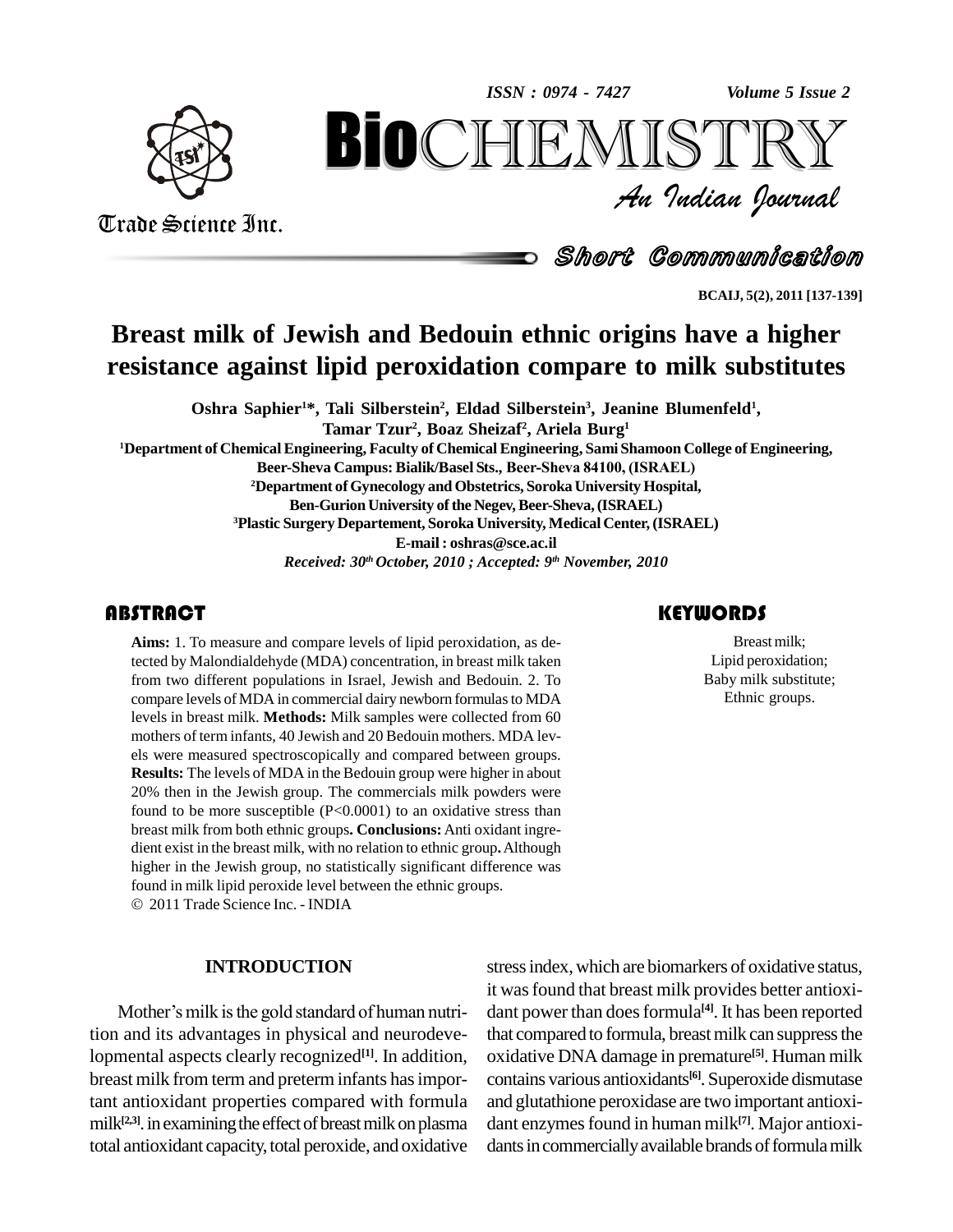



**Figure 1 : MDA levelsin breast milk from Bedouin (n=20)** Source of the milk<br>**Figure 1 : MDA levels in breast milk from Bedouin** (i<br>and Jewish mothers (n=40). Results are average ± SD

are vitamins E and A which are added in relatively high amounts, depending on the manufacturer. It was also reported that antioxidant properties of both breast milk Jewish (age  $31 \pm 6$ ) and 20 Bedouin mothers (age 29 and formula are sufficient to prevent significant lipid  $\pm$  5). Samples were collected by the mother using a peroxidation in healthypremature infants **[8]**.

Malondialdehyde (MDA) is one of several lowmolecular-weight end products formed via the de composition of certain primary and secondary lipid at -86°C until analysis. peroxidation products. At low pH and elevated temperature, MDA readily reacts with 2-thiobarbituric acid (TBA), generating a red, fluorescent 1:2 MDA: TBA adducts<sup>[9]</sup>. In this study we measured the levels cord of lipid peroxidation in breast milk taken from two<br>different populations in Israel. Jewish and Bedouin we used the 'TBA-test' to detect and quantify lipid different populations in Israel, Jewish and Bedouin, from the south region of Israel. The two populations differ in living region and culture. The Bedouin group that participate in the study has low socioeconomi cally conditions compared to the Jewish study population.

In addition, the results were compared to the two nm. popular commercial dairy newborn formulas commonly used in Israel **[10]**.

### **METHODS**

*An*received fromall women participating in the study. This study received ethical approval from the Soroka medical center Research Ethics board accord-

# *III women par*<br>*In, suppleme<br>les for this stu<br>IISTRY* **Milk collection,supplement preparation, and test reagents**

Milk samples for this study were collected from 60

**BIO**CHEMISTRY

**Figure 2 : comparison betweenMDA levelsin breast milk to commercial dairy milk powder** 

mothers of term infants (born between 37 and 41 weeks of gestation), during the third month of lactation, 40 mothers of term infants (born between 37 and 41 weeks<br>of gestation), during the third month of lactation, 40<br>Jewish (age  $31 \pm 6$ ) and 20 Bedouin mothers (age 29 % of gestation), during the third month of lactation, 40<br>Jewish (age  $31 \pm 6$ ) and 20 Bedouin mothers (age 29<br> $\pm$  5). Samples were collected by the mother using a breast pump or by hand expression after washing the nipple by sterilized distilled water, and transported on<br>ice to the laboratory and immediately frozen and stored<br>at –86°C until analysis. ice to the laboratory and immediately frozen and stored

All samples were lyophilized (freeze-drying) by Lyophilizer, to a dry powder.

MDA levels were measured spectroscopically according to a procedure already published by François Fenaille et al.<sup>[11]</sup> with minor modifications. In this work cording to a procedure already published by François<br>Fenaille et al.<sup>[11]</sup> with minor modifications. In this work<br>we used the 'TBA-test' to detect and quantify lipid peroxidation in breast milk and milk formula. The assay based on the thiobarbitoric acid (TBA) reaction; a reaction between oxidized lipids and solution of 2thiobarbitoric acid under acidic conditions to yield a pink chromogen with a maximum absorbance at 532

ing to the Helsinki declaration. Informed consent was test tubes and incubated in a 70  $^{\circ}$ C water bath for 20 Milk powder (after lyophilization)  $(0.3 g)$  was suspended in distilled water  $(10 \text{ ml})$ . An aliquot of this slurry (3 ml) was transferred to a 15-ml tube, followed by successive additions of 1.2 ml TBA 0.67%, 1.2ml TCA 5% andBHT0.8% in ethanol. The samples were then vortexed and centrifuged at 2700 g for 5 min to pre-<br>cipitate proteins. The supernatant was placed in glass<br>test tubes and incubated in a 70  $^{\circ}$ C water bath for 20 cipitate proteins.The supernatant was placed in glass min. Samples were subsequently cooled under tap water for 5 min and centrifuged for 5 min to separate flocculent material. The color produced by the chemical reaction was read at 532 nm against a blank reaction mixture and the amount of MDA formed was deter